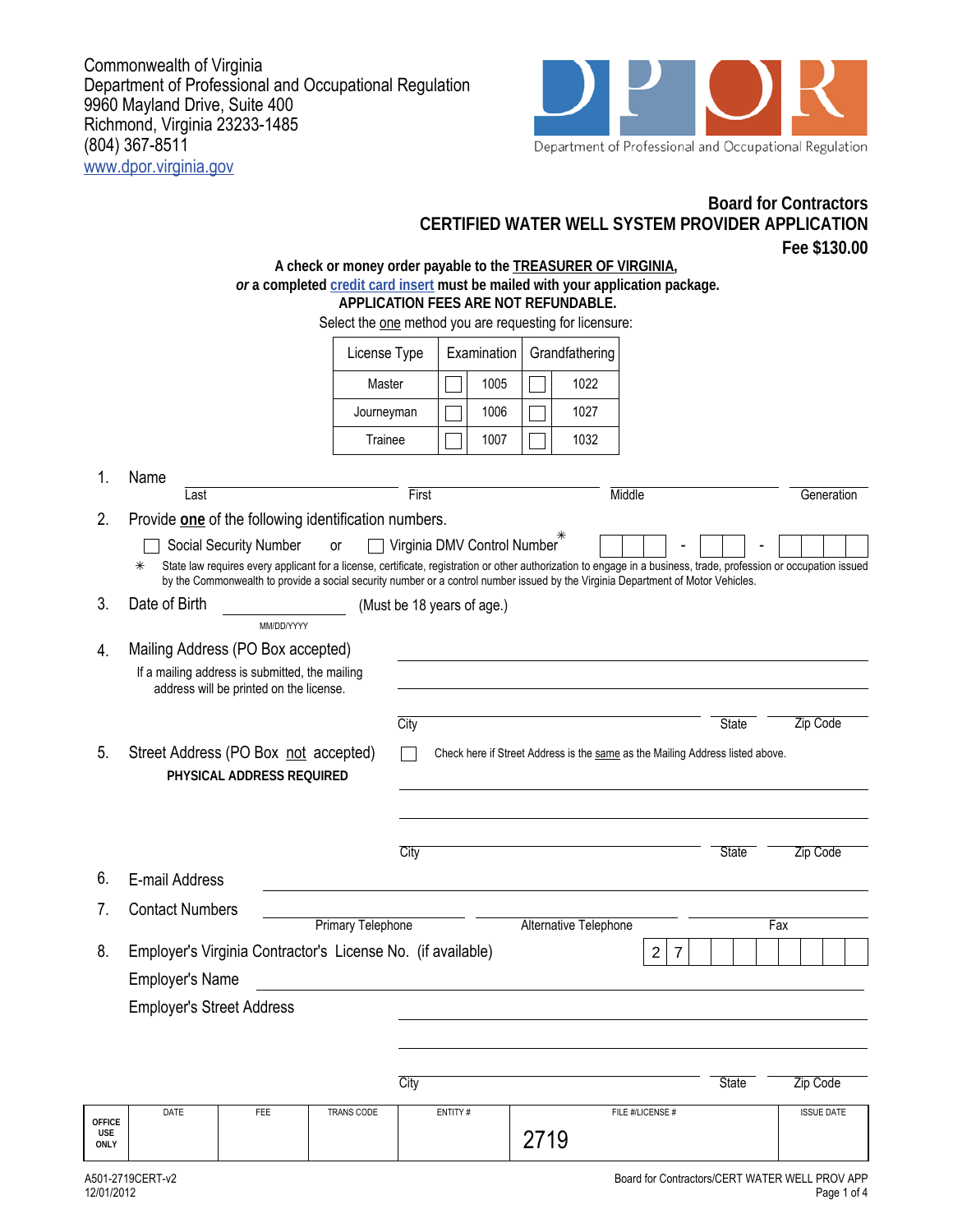9. Do you hold a current or expired Water Well System Provider certification issued the Virginia Board for Contractors? No

 $Yes \tIf yes, select certification(s) held and provide your certification number.$ 

| Trainee    | ╭        |  |  |  |  |  |
|------------|----------|--|--|--|--|--|
| Journeyman | $\Omega$ |  |  |  |  |  |
| Master     |          |  |  |  |  |  |

- 10. Do you hold a current Water Well System Provider license, certification or registration issued by any (excluding Virginia) local, state or national regulatory body? This information may be used to qualify you for the examination. No  $\Box$ 
	-

Yes  $\Box$  If yes, complete the following table. Attach a copy of each Certification of Licensure/Letter of Good Standing if you want this to be used to qualify you for the exam.

| State/Jurisdiction | Examination<br>Yes $(Y)$ or No $(N)$ | Examination Date<br>(if applicable) | License, Certification or<br>Registration No. | Expiration<br>Date |  |  |
|--------------------|--------------------------------------|-------------------------------------|-----------------------------------------------|--------------------|--|--|
|                    |                                      |                                     |                                               |                    |  |  |
|                    |                                      |                                     |                                               |                    |  |  |
|                    |                                      |                                     |                                               |                    |  |  |

 Certifications of Licensure/Letter of Good Standing prepared by the state board or regulatory body must include: 1) the license/certification/registration number; 2) the initial date of licensure; 3) the expiration date of the license or renewal fee; 4) *the means of obtaining licensure (i.e. exam, reciprocity, etc.)* **and** *5) all closed disciplinary actions resulting in violations or undetermined.*

- 11. Have you been actively and continuously engaged in water well construction activities immediately prior to July 1, 2007? This information may qualify you for an exemption from the examination as provided in §54.1-1130.B of the Code of Virginia.
	- No  $\Box$
	- Yes  $\Box$ If yes, Indicate the number of years of experience in water well construction activities on or before July 1, 2007 and attach verification of your experience selected:

One year of experience in water well construction activities for **trainee** certification. (1032) ♦

Three years of experience in water well construction activities for **journeyman** certification. (1027) ♦

Six years of experience in water well construction activities for master certification.<sup>•</sup> (1022)

♦ *You must have been employed by a properly licensed water well contractor during this period of active and continuous engagement in water well construction activities. If you were employed by an out-of-state contractor that is not licensed in Virginia, you must submit a letter of good standing for the employer's water well contractor's license.*

*Required Attachment: Attach a completed Tradesman Experience Verification Form.*  (Skip to question #15)

- 12. Are you applying for the **Trainee** Water Well Systems Provider examination?
	- No

Yes  $\Box$ If yes, provide verification of at least one year of practical experience in the trade under the supervision of a certified master water well systems provider for **trainee** certification.

*Required Attachment: Attach a completed Tradesman Experience Verification Form.*

- 13. Are you applying for the **Journeyman** Water Well Systems Provider examination?
	- No
	- If yes, provide verification of at least three years of practical experience in the trade under the supervision of a certified master water well systems provider and 24 hours of formal vocational training in the trade for **journeyman** certification. Yes  $\Box$

*Required attachments: Attach a completed Tradesman Individual Experience Form and certification(s) of completion or official transcript(s).*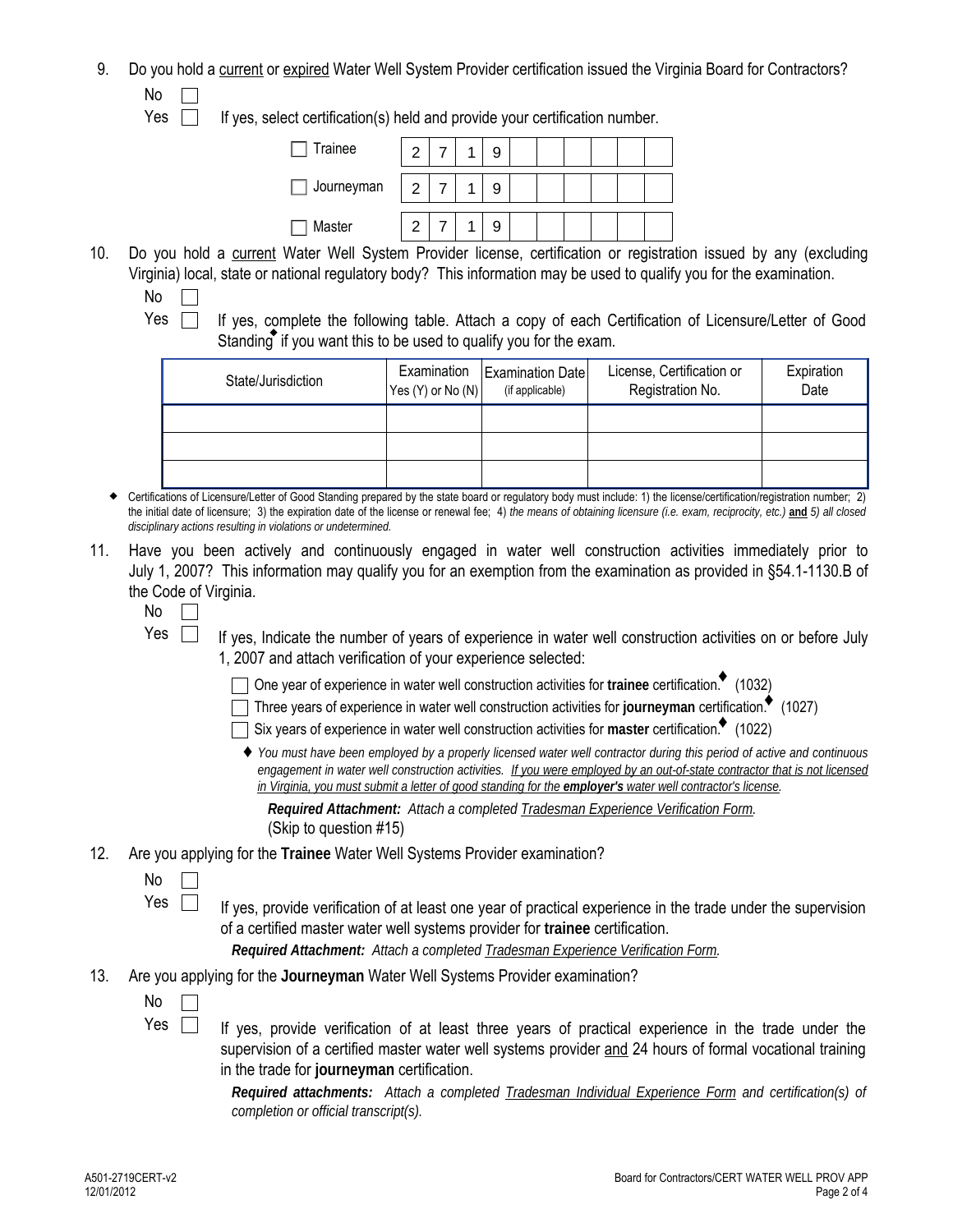- 14. Are you applying for the **Master** Water Well Systems Provider examination?
	- No  $\perp$
	- If yes, provide verification of at least six years of practical experience in the trade under the supervision of a certified master water well systems provider and 48 hours of formal vocational training in the trade for **master** certification. Yes  $\Box$

*Required attachments: Attach a completed Tradesman Individual Experience Form and certification(s) of completion or official transcript(s).* 

- 15. Have you ever been subject to a disciplinary action taken by any (including Virginia) local, state or national regulatory body?
	- $No \Box$
	- If yes, provide a certified copy of the final order, decree or case decision by a court or regulatory agency with lawful authority to issue such order, decree or case decision. Yes  $\Box$
- Have you ever been convicted in any jurisdiction of a *felony*? Any guilty plea or plea of nolo contendere must be disclosed on this application. Do not disclose violations that were adjudicated as a minor in the juvenile court system. 16. A.
	- No  $\pm$
	- Yes  $\Box$  If yes, provide the information requested in #16.C.
	- Have you ever been convicted in any jurisdiction of a *misdemeanor* ? Any guilty plea or plea of nolo contendere must be disclosed on this application. Do not disclose violations that were adjudicated as a minor in the juvenile court system. B.
		- No  $\perp$

If yes, provide the information requested in #16.C. Yes  $\Box$ 

C. If you answered "yes" to either question #16.A. or #16.B., list the **felony** and/or **misdemeanor conviction(s)**. Attach your original criminal history record and any other information you wish to have considered with this application (i.e., information on the status of incarceration, parole or probation; reference letters; documentation of rehabilitation; etc.). If necessary, you may attach a separate sheet of paper.

*Original criminal history records may be obtained by contacting the state police in the jurisdiction in which you were convicted. Virginia residents must obtain a complete criminal history record from the Virginia State Police. You may obtain a request form from the Department of State Police, Central Criminal Records Exchange, Post Office Box 27472, Midlothian, Virginia 23261-7472 or by contacting your local State Police Division. Certified copies of court records may be obtained by writing to the Clerk of the Court in the jurisdiction in which you were convicted. The address is available from your local police department.*



Note: *If you have submitted the required documentation to the Virginia Board for Contractors with a previous licensure application, which resulted in the issuance of a Tradesman or Contractors License,* and *you do not have any additional felony or misdemeanor convictions, you do not have to submit the information listed above in question #16.C.* 

*Instead, you must submit a document included with this application that includes 1) Tradesman or Contractors License Number(s) which were issued following the Board's review of the same criminal conviction documents; 2) a statement that you have not been convicted of any additional felonies and misdemeanors, 3) the date, and 4) your signature.*